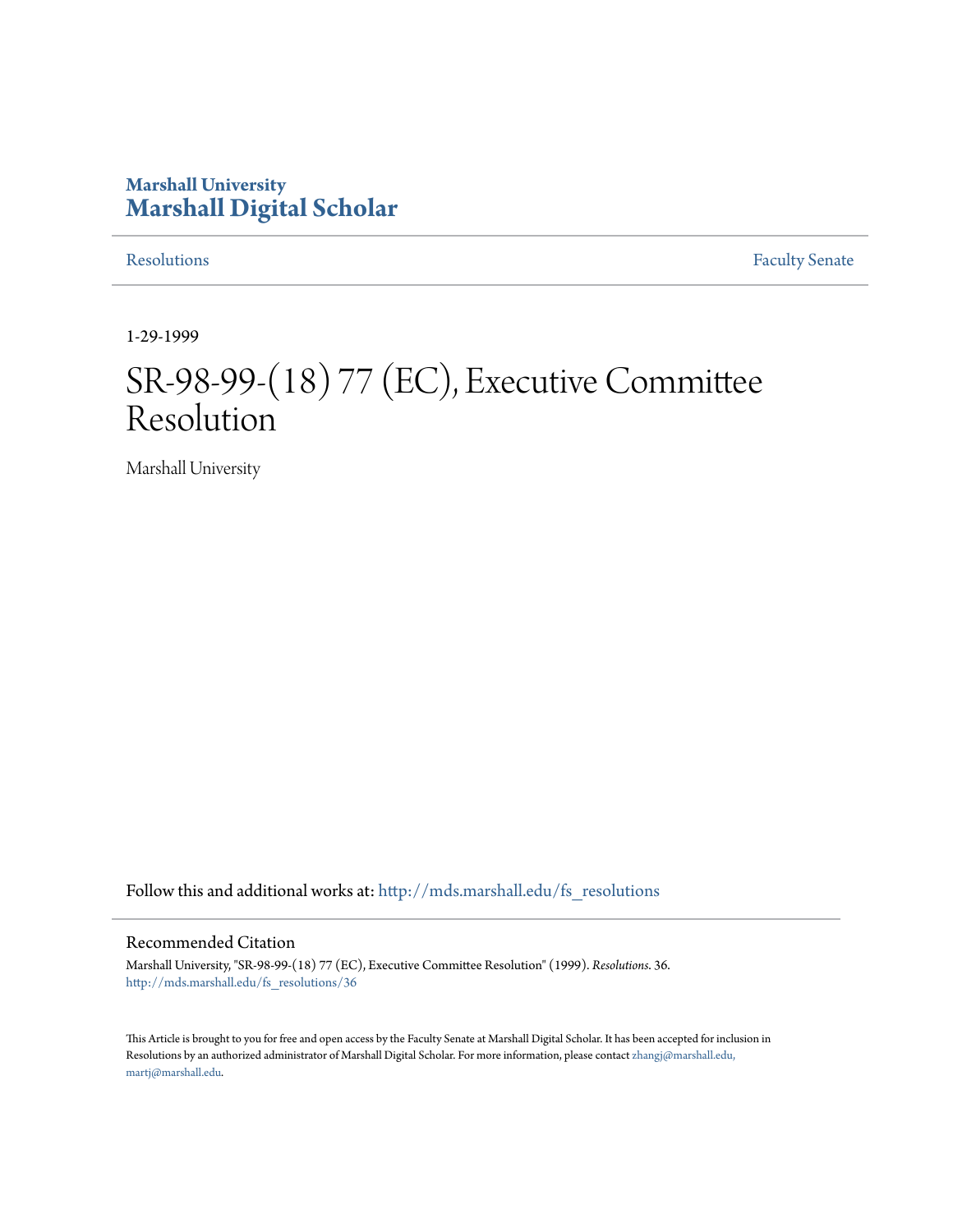### **EXECUTIVE COMMITTEE RESOLUTION**

# **SR-98-99-(18) 77 (EC)**

Resolution to seek the endorsement of the Faculty Senate for creation of a campus based, Marshall University Wellness Program. It is understood this PEIA program will not incur substantial costs to the university until after the second year of its implementation. The Senate shall review the program prior to the third year of implementation. (See attached sheet)

**RATIONALE:** A Wellness Program promotes healthy lifestyles and may contribute to lower insurance costs.

### **FACULTY SENATE PRESIDENT:**

| APPROVED BY<br>SENATE:           | $DATE: 1 - 29 - 95$ |
|----------------------------------|---------------------|
| <b>DISAPPROVED</b><br>BY SENATE: | DATE:               |
| UNIVERSITY PRESIDENT:            |                     |
| READ:                            | DATE: $2,1.99$      |
|                                  |                     |
| <b>COMMENTS:</b>                 |                     |
|                                  |                     |
|                                  |                     |
|                                  |                     |